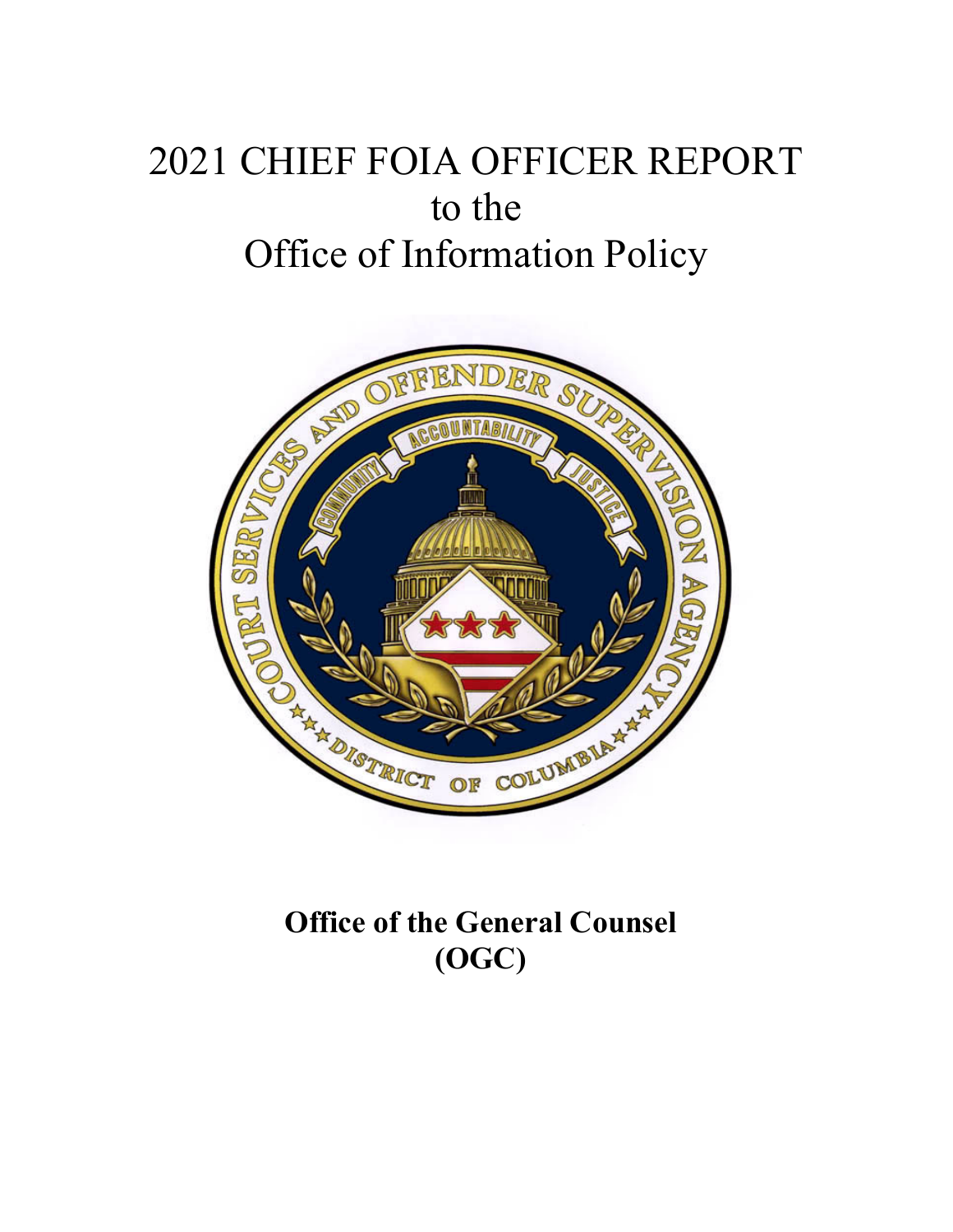## **Court Services and Offender Supervision Agency**

# **2021 Chief FOIA Officer Report**

## **Sheila Stokes, General Counsel**

#### **Section 1: Steps Taken to Apply the Presumption of Openness**

#### **A. FOIA Leadership**

1. The FOIA requires each agency to designate a Chief FOIA Officer who is a senior official at the Assistant Secretary or equivalent level. *See* 5 U.S.C. § 552(j)(1) (2018). Is your agency's Chief FOIA Officer at this level?

**Yes, the Court Services and Offender Supervision Agency ("CSOSA" or "Agency") Senior Official designate is the General Counsel.** 

2. Please provide the name and title of your agency's Chief FOIA Officer.

#### **Sheila Stokes, General Counsel**

## **B. FOIA Training**

3. The FOIA directs agency Chief FOIA Officers to ensure that FOIA training is offered to agency personnel. *See* 5 U.S.C. § 552(a)(j)(2)(F). Please describe the efforts your agency has undertaken to ensure proper FOIA training is made available and used by agency personnel.

## **The Chief FOIA Officer ensures that the FOIA professionals are provided a training budget and encourages each professional to attend FOIA training.**

4. Did your FOIA professionals or the personnel at your agency who have FOIA responsibilities attend substantive FOIA training during the reporting period such as that provided by the Department of Justice?

#### **Yes, the FOIA professionals at CSOSA did attend training for Fiscal Year 2020 (FY 2020).**

5. If yes, please provide a brief description of the type of training attended or conducted and the topics covered.

**CSOSA's FOIA Officer provided FOIA training to staff, consisting of an overview of FOIA exemptions, specifically, (b)(6), (b)(7)(C), and (b)(7)(E). The FOIA staff attended the following training: 2020 American Society of Access Professionals, Inc. (ASAP) Virtual National Training Conference. The conference provided a comprehensive overview of the FOIA and each of the 9 FOIA Exemptions.** 

6. Please provide an estimate of the percentage of your FOIA professionals and staff with FOIA responsibilities who attended substantive FOIA training during this reporting period.

#### **CSOSA had two (2) full-time FOIA professional who attended 100% of substantive FOIA training.**

7. OIP has directed agencies to "take steps to ensure that all of their FOIA professionals attend substantive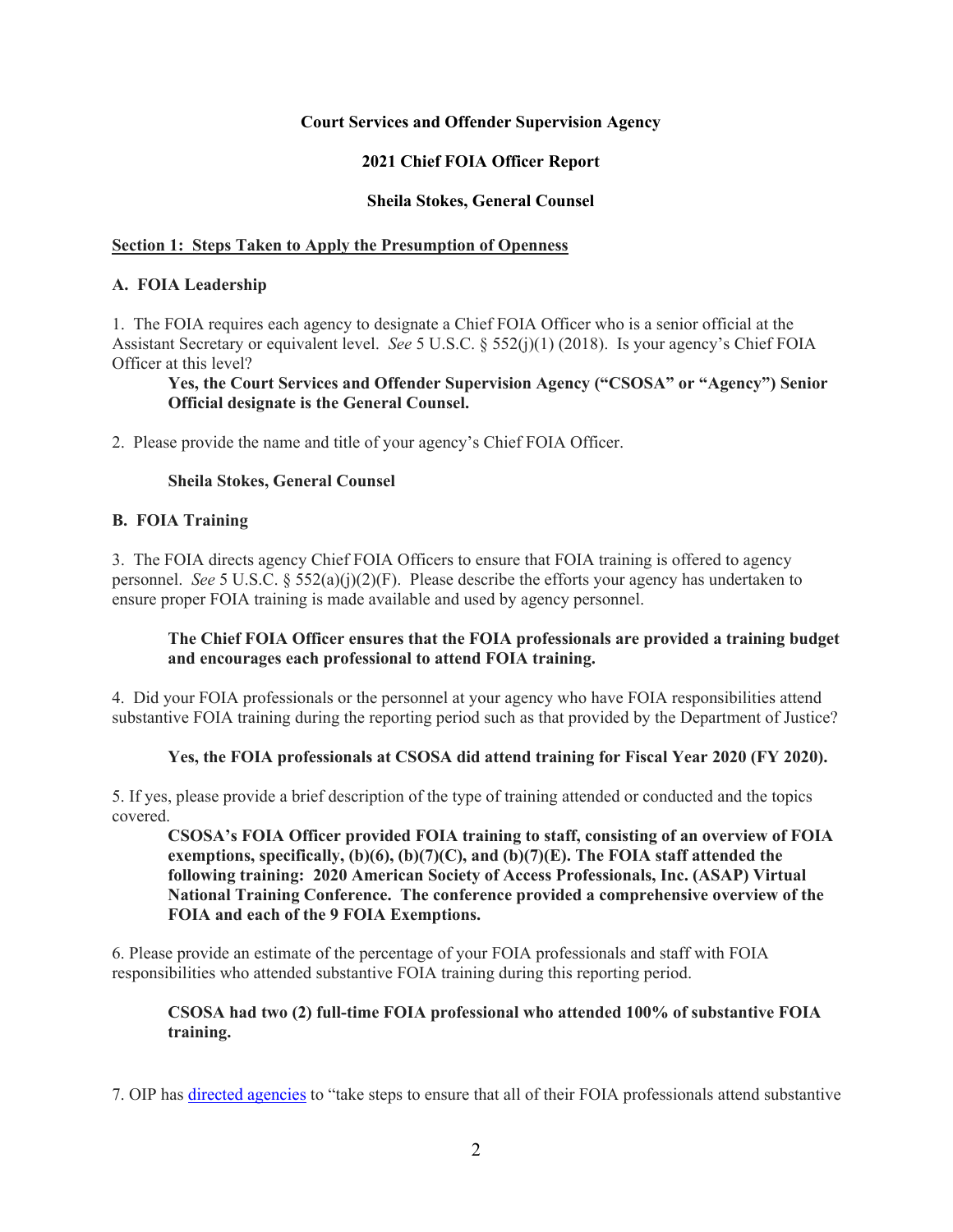FOIA training at least once throughout the year." If your response to the previous question is that less than 80% of your FOIA professionals attended training, please explain your agency's plan to ensure that all FOIA professionals receive or attend substantive FOIA training during the next reporting year.

# **Not applicable.**

# **C. Outreach**

8. Did your FOIA professionals engage in any outreach or dialogue with the requester community or open government groups regarding your administration of the FOIA? Please describe any such outreach or dialogue, and, if applicable, any specific examples of how this dialogue has led to improvements in your agency's FOIA administration.

**Yes, CSOSA's FOIA professionals engaged in dialogue and collaborated with its requester community to answer procedural questions and to listen to the requesters' needs and concerns. The FOIA office specifically addressed the requirement of signed authorizations. This dialogue has reduced the number of un-perfected FOIA request(s) allowing the FOIA Office to process each request without delay.** 

## **D. Other Initiatives**

9. Describe any efforts your agency has undertaken to inform non-FOIA professionals of their obligations under the FOIA. In particular, please describe how often and in what formats your agency provides FOIA training or briefings to non-FOIA staff.

**CSOSA's FOIA Professionals routinely take part in communicating collaboratively with non-FOIA professionals regarding procedural guidance related to conducting searches for responsive records as well as the FOIA statutory requirement to respond to FOIA request(s) within 20 business days, unless there are "unusual circumstances." Also, CSOSA's leadership developed benchmarks for the program offices that were included in the Associate Directors' performance standards concerning the program offices' obligations under the FOIA.** 

10. Optional -- If there are any other initiatives undertaken by your agency to ensure that the presumption of openness is being applied, please describe them here.

#### **Not applicable.**

#### **Section II: Steps Taken to Ensure that Your Agency Has an Effective System in Place for Responding to Requests**

1. For Fiscal Year 2020, what was the average number of days your agency reported for adjudicating requests for expedited processing? Please see Section VIII.A. of your agency's Fiscal Year 2020 Annual FOIA Report.

**CSOSA did not expedite any FOIA requests for FY 2020.**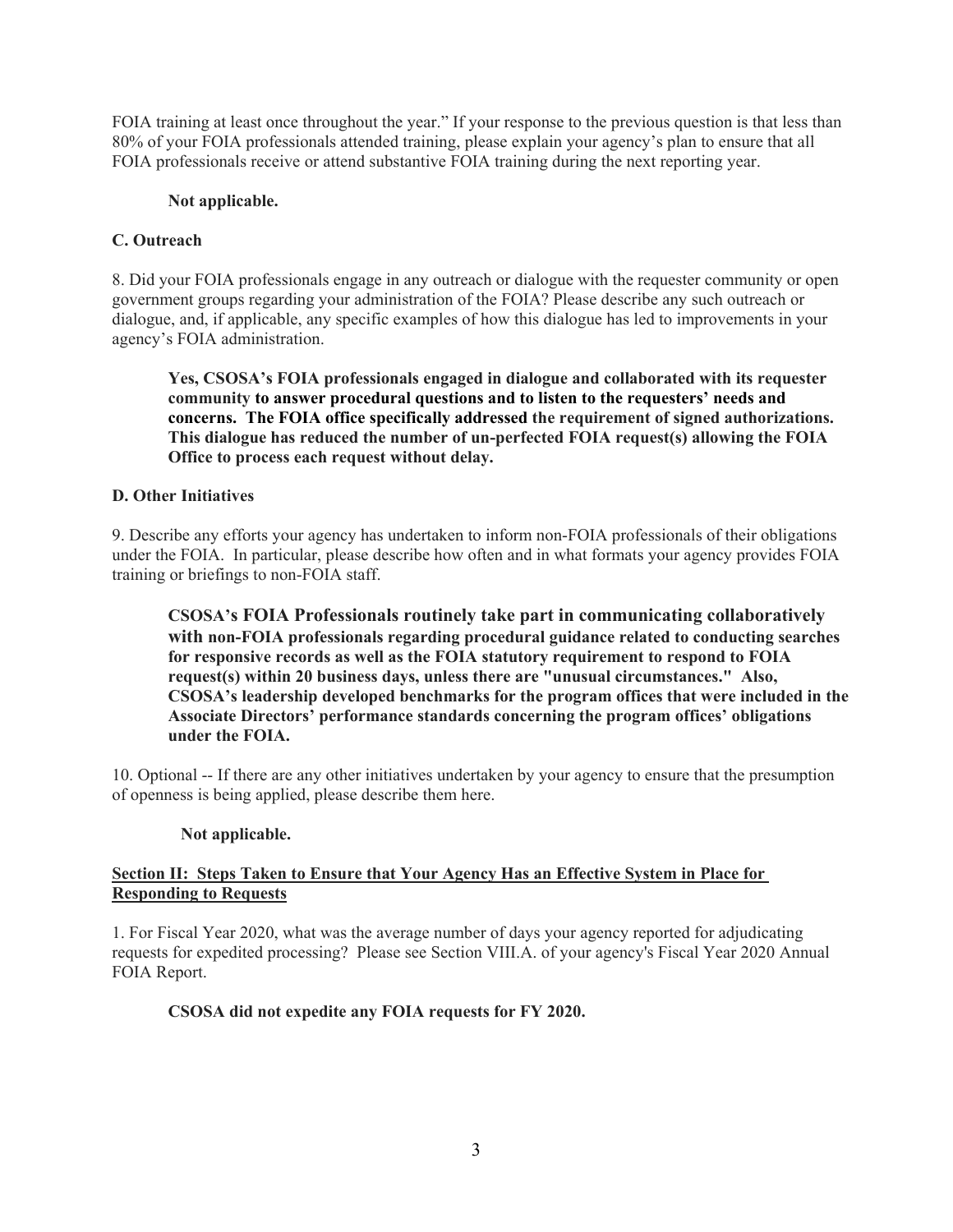2. If your agency's average number of days to adjudicate requests for expedited processing was above ten calendar days, according to Section VIII.A. of your agency's Fiscal Year 2020 Annual FOIA Report, please describe the steps your agency will take to ensure that requests for expedited processing are adjudicated within ten calendar days or less.

#### **Not applicable.**

3. During the reporting period, did your agency conduct a self-assessment of its FOIA program? If so, please describe the methods used, such as reviewing Annual Report or raw data, using active workflows and track management, reviewing and updating processing procedures, etc.

## **Yes, CSOSA conducted a self-assessment of the FOIA program. The Agency evaluated the workflow, communication with requesters, intake, search, review, processing times, and training modules. The self-assessment resulted in creating an internal processing tracker, running daily/weekly reports, reduction in processing times, and revising the FOIA Program's Standard Operating Procedures.**

 a) Does your agency have SOPs that outline general processes for handling FOIA requests and appeals? 4. Standard Operating Procedures (SOPs): Having SOPs can improve the consistency and quality of an agency's FOIA process. In addition, describing an agency's standard practices for handling FOIA requests on agency FOIA websites can help requesters better understand how their request will be handled.

#### **and appeals. Yes, the FOIA office has SOPs that cover the general processes for handling FOIA requests**

b) If not, does your agency have plans to create FOIA SOPs? **Not applicable.** 

c) If yes, how often are they reviewed/updated to account for changes in law, best practices, and technology?

#### **The FOIA office reviews the SOPs quarterly to account for changes in law, best practices, and technology.**

d) In addition to having SOPs, does your agency post or otherwise describe your standard processes for handling requests on your website?

#### **Yes, the Agency currently has a FOIA Directive that provides the standard processes for handling requests. In addition to the Agency directive, the Agency also has a Frequently Asked Question section which provides detailed guidance for handling requests, which is posted on the Agency FOIA webpage.**

5. The FOIA Improvement Act of 2016 requires additional notification to requesters about the services provided by the agency's FOIA Public Liaison. Please provide an estimate of the number of times requesters sought assistance from your agency's FOIA Public Liaison during FY 2020 (please provide a total number or an estimate of the number).

#### **Requesters sought assistance from the Agency's FOIA Public Liaison an estimated 4 times during FY2020.**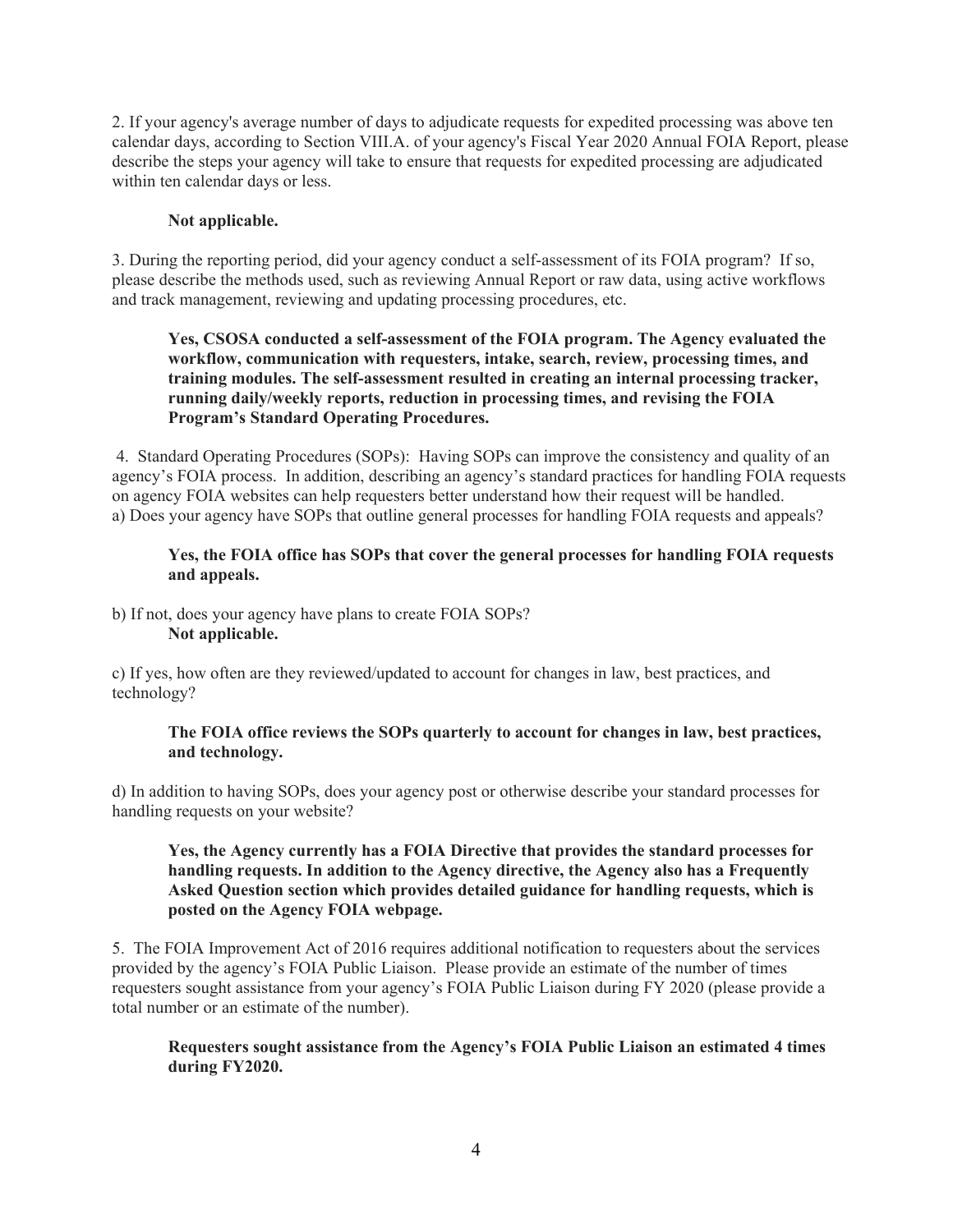6. Does your agency frequently receive common categories of first-party requests? If so, please describe the types of requests and if your agency has explored establishing alternative means of access to these records outside of the FOIA process?

## **No, the Agency does not receive common categories from first-party requesters.**

7. The FOIA Improvement Act of 2016 required all agencies to update their FOIA regulations within 180 days. Has your agency updated its FOIA regulations in accordance with the FOIA Improvement Act of 2016? If not, what is your agency's plan to update your regulations?

## **Yes, CSOSA's FOIA regulations are updated in accordance with the FOIA Improvement Act of 2016.**

8. Please explain how your agency worked to mitigate the impact of the COVID-19 pandemic on FOIA processing. Examples could include, but are not limited to: altering workflows, implementing new technology, providing notices and instructions or otherwise communicating directly with requesters.

## **CSOSA developed a revised FOIA acknowledgment letter to notify requesters of the Agency's workflow during COVID19.**

9. Optional -- Please describe:

Best practices used to ensure that your FOIA system operates efficiently and effectively

**During COVID-19, the Agency has continued to process each request smoothly without complications. As a best practice the agency is engaged in an agency wide initiative to store most, if not all, records electronically. This initiative allows the FOIA program to operate efficiently and effectively.** 

Any challenges your agency faces in this area

**The only challenge that our Agency faces at this time is that, if some records are too large to email, we have to alternatively mail or meet the requester in person to provide the responsive records. During COVID-19 this can create a challenge.** 

#### **Section III: Steps Taken to Increase Proactive Disclosures**

1. Provide examples of any material that your agency has proactively disclosed during the past reporting year, including records that have been requested and released three or more times in accordance with 5 U.S.C. § 552(a)(2)(D). Please include links to these materials as well.

**Examples of materials that CSOSA has proactively disclosed during the past reporting year are quarterly reports, annual reports, and Agency planning reports. The hyperlinks are as follows: [https://www.csosa.gov/foia-reports/](https://www.csosa.gov/foia-reports), and<https://www.csosa.gov/reports>.** 

2. Beyond posting new material, is your agency taking steps to make the posted information more useful to the public, especially to the community of individuals who regularly access your agency's website?

**A majority of CSOSA's FOIA requests are first-party requests or third party requests made on behalf of an individual (approximately 99%), which are not required to be posted online.**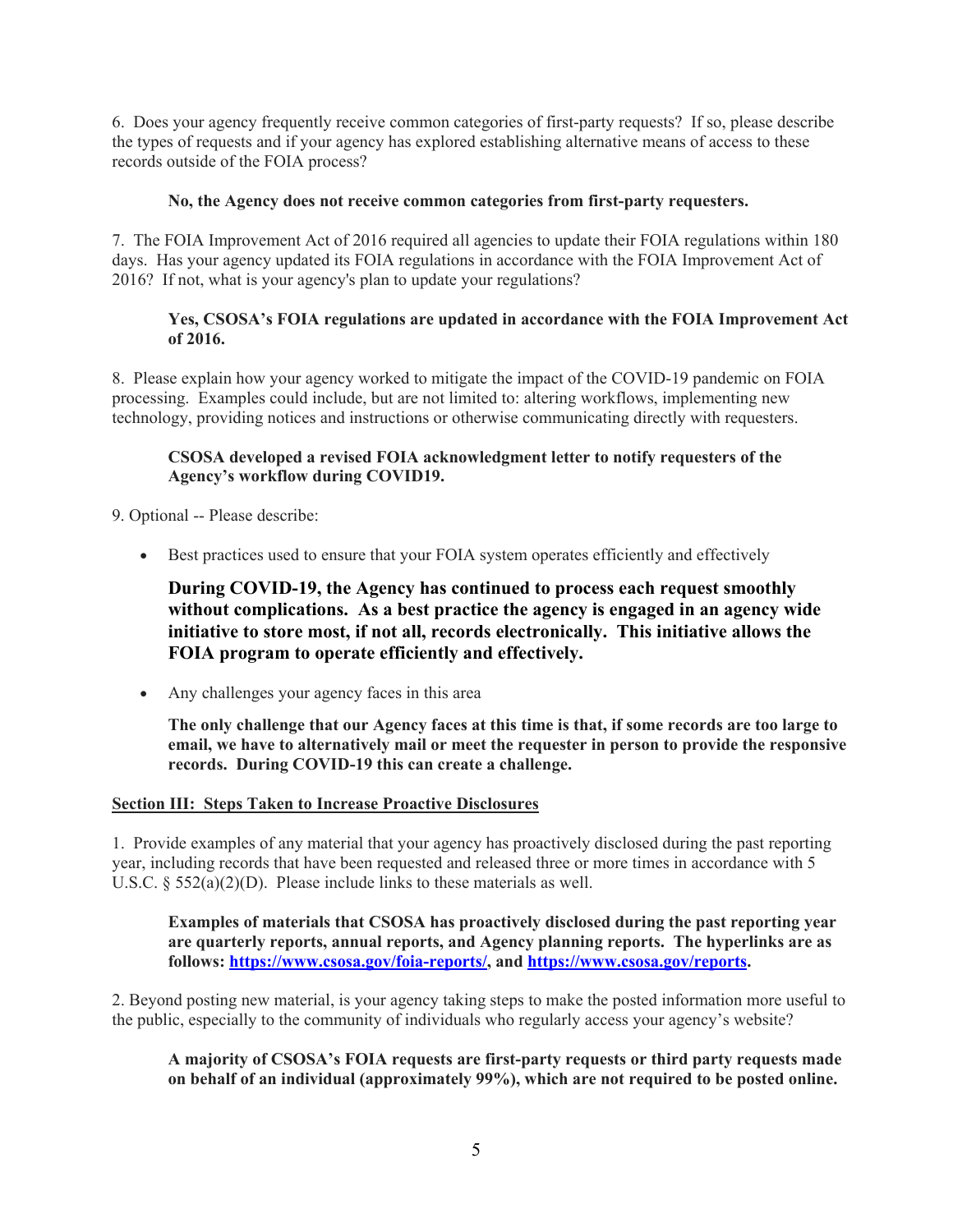3. If yes, please provide examples of such improvements. In particular, please describe steps your agency is taking to post information in open, machine-readable, and machine-actionable formats, to the extent feasible. If not posting in open formats, please explain why and note any challenges.

## **Not applicable.**

4. Optional -- Please describe:

Best practices used to improve proactive disclosures

# **CSOSA's best practice used to improve proactive disclosures is to ensure new and updated information is posted and available on the agency's website.**

Any challenges your agency faces in this area

**The Agency has not faced any challenges in this area.** 

## **Section IV: Steps Taken to Greater Utilize Technology**

 addition, please highlight if your agency is leveraging or exploring any new technology that you have not 1. Please briefly describe the types of technology your agency uses to support your FOIA program. In previously reported. If so, please describe the type of technology.

**CSOSA is technology driven and currently uses the most updated version of FOIAXpress. CSOSA is also in the process of moving to an all-digital environment ahead of the OMB/NARA mandate. This will allow faster retrieval of the records pulled for a FOIA request. CSOSA's Records office ensures that the record retention schedules are followed and therefore, records are maintained in compliance to national standards thereby assisting in maintaining records as per their life-cycle in a digital environment that allows for easier and quicker access.** 

2. OIP issued guidance in 2017 encouraging agencies to regularly review their FOIA websites to ensure that they contain essential resources, and are informative and user-friendly. Has your agency reviewed its FOIA website(s) during the reporting period to ensure it addresses the elements noted in the guidance?

# **Yes, CSOSA has reviewed its FOIA website to ensure it addresses proactive disclosures, instructions for submitting FOIA requests or inquiring about a request, and information about the Agency's administration of the FOIA.**

3. Did your agency successfully post all four quarterly reports for Fiscal Year 2020?

# **Yes, CSOSA has successfully posted all four quarterly reports for Fiscal Year 2020.**

4. If your agency did not successfully post all quarterly reports, with information appearing on [FOIA.gov](https://FOIA.gov), please explain why and provide your agency's plan for ensuring that such reporting is successful in Fiscal Year 2021.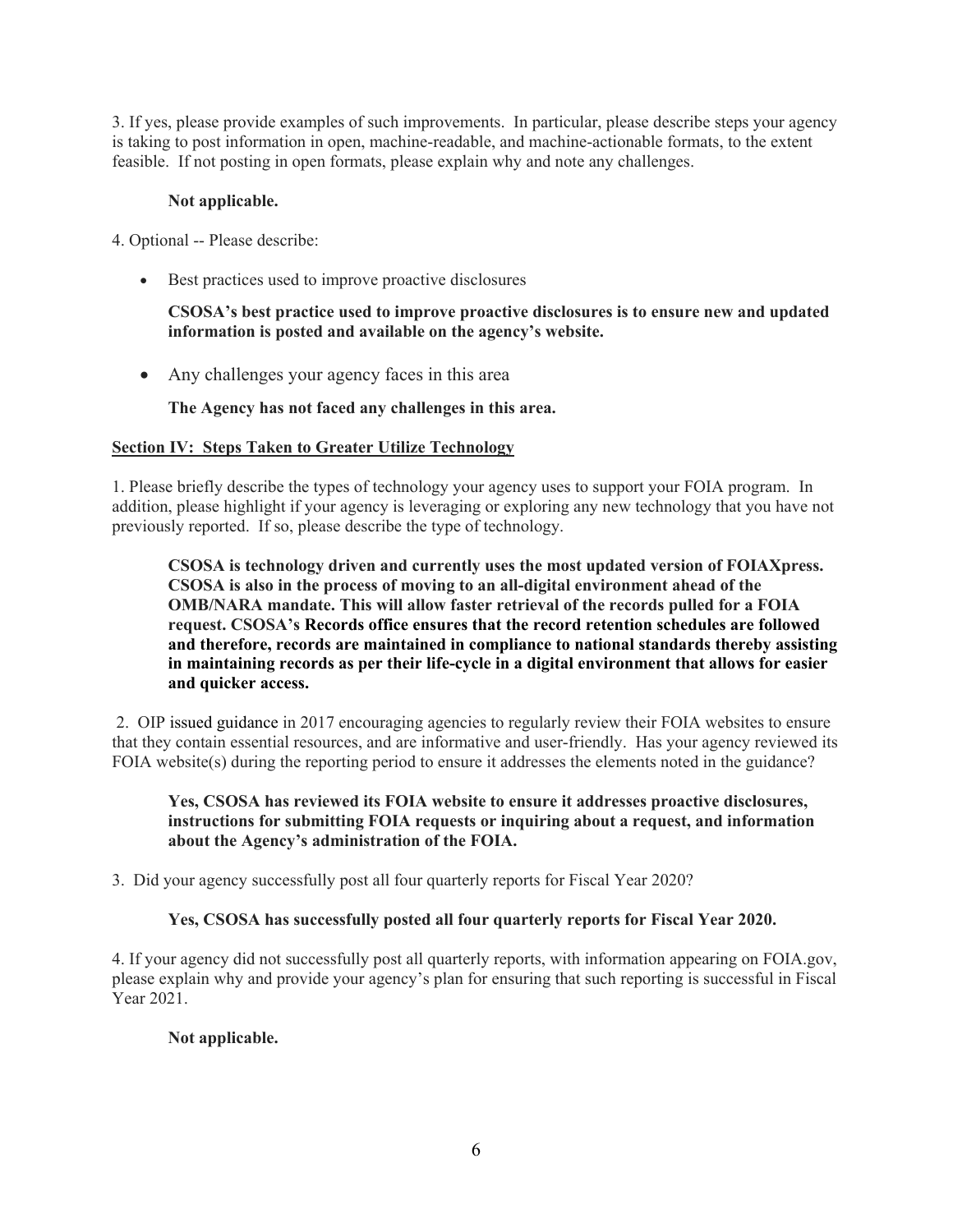5. The FOIA Improvement Act of 2016 requires all agencies to post the raw statistical data used to compile their Annual FOIA Reports. Please provide the link to this posting for your agency's Fiscal Year 2019 Annual FOIA Report and, if available, for your agency's Fiscal Year 2020 Annual FOIA Report.

# **The link for CSOSA's posting for the agency's Annual reports are: <https://www.csosa.gov/foia-reports>/.**

- 6. Optional -- Please describe:
	- $\bullet$  Best practices used in greater utilizing technology

# **CSOSA is technology driven and currently uses the most updated version of FOIAXpress which generates all FOIA Annual reports.**

Any challenges your agency faces in this area

## **CSOSA has no challenges in this area.**

## **Section V: Steps Taken to Improve Timeliness in Responding to Requests and Reducing Backlogs**

## **A. Simple Track**

Section VII.A of your agency's Annual FOIA Report, entitled "FOIA Requests – Response Time for All Processed Requests," includes figures that show your agency's average response times for processed requests. For agencies utilizing a multi-track system to process requests, there is a category for "simple" requests, which are those requests that are placed in the agency's fastest (non-expedited) track, based on the low volume and/or simplicity of the records requested.

1. Does your agency utilize a separate track for simple requests?

## **Yes, CSOSA uses a separate track for simple requests. CSOSA does not use a multitrack system beyond simple, complex, and expedited.**

2. If your agency uses a separate track for simple requests, according to Annual FOIA Report section VII.A, was the agency overall average number of days to process simple requests twenty working days or fewer in Fiscal Year 2020?

#### **Two (2) days was the Agency overall average number of days to process simple requests.**

3. Please provide the percentage of requests processed by your agency in Fiscal Year 2020 that were placed in your simple track. Please use the following calculation based on the data from your Annual FOIA Report: (processed simple requests from Section VII.C.1) *divided by* (requests processed from Section V.A.) x 100.

#### **19%**

4. If your agency does not track simple requests separately, was the average number of days to process all non-expedited requests twenty working days or fewer?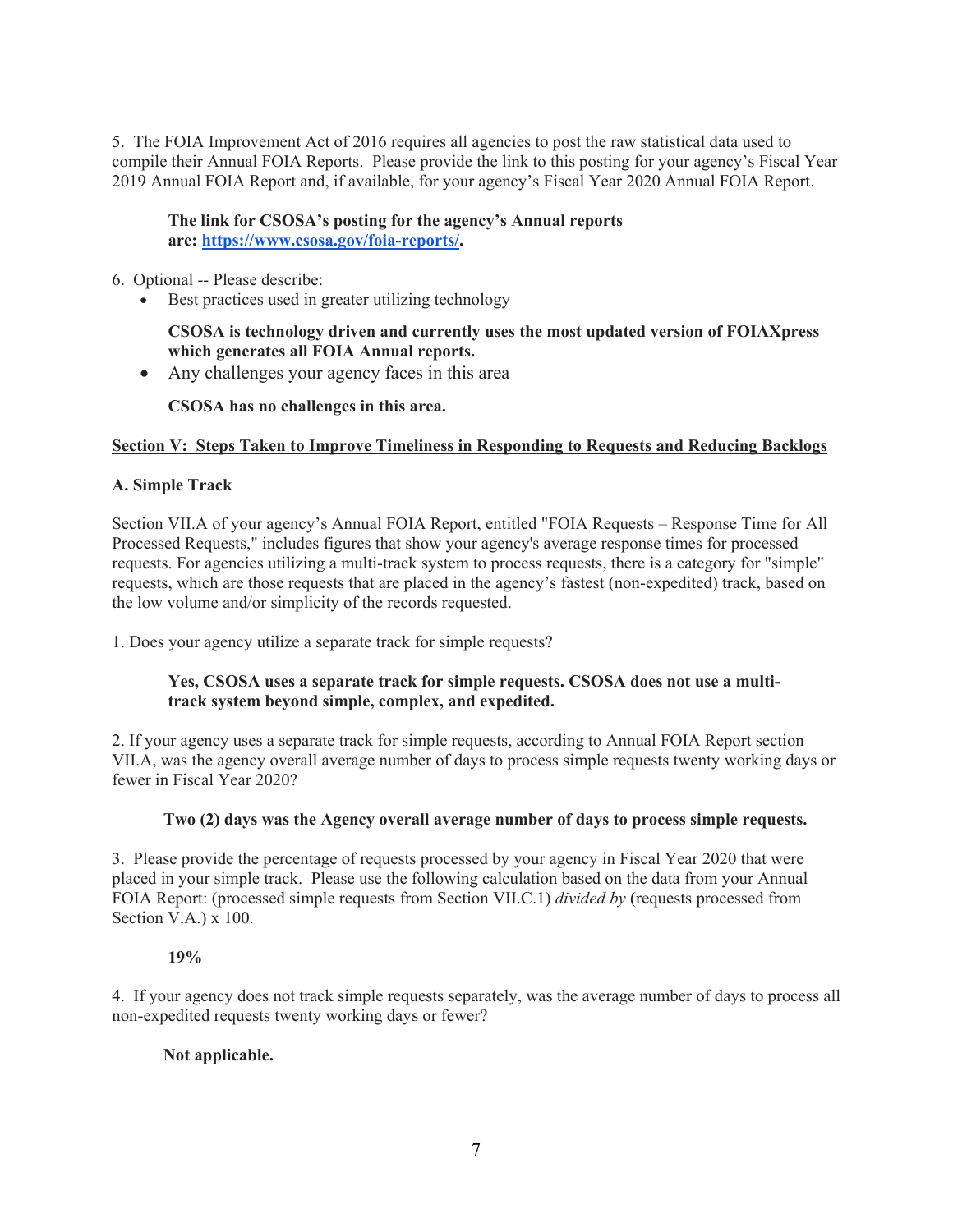## **B. Backlogs**

## **BACKLOGGED REQUESTS**

5. If your agency had a backlog of requests at the close of Fiscal Year 2020, according to Annual FOIA Report Section XII.A, did that backlog decrease as compared with the backlog reported at the end of Fiscal Year 2019?

#### **CSOSA did not have a backlog at the close of FY20 nor FY19.**

6. If not, according to Annual FOIA Report Section V.A, did your agency process more requests during Fiscal Year 2020 than it did during Fiscal Year 2019?

## **Not applicable as CSOSA did not have a backlog at the close of FY20 nor FY19. With that said, CSOSA processed less requests in FY20 than in FY19. In FY19 CSOSA processed a total of 271 requests and in FY20 CSOSA processed a total of 207.**

7. If your agency's request backlog increased during Fiscal Year 2020, please explain why and describe the causes that contributed to your agency not being able to reduce its backlog. When doing so, please also indicate if any of the following were contributing factors:

## **Not applicable.**

- An increase in the number of incoming requests.
- A loss of staff.
- An increase in the complexity of the requests received. If possible, please provide examples or briefly describe the types of complex requests contributing to your backlog increase.
- Any other reasons please briefly describe or provide examples when possible.

8. If you had a request backlog please report the percentage of requests that make up the backlog out of the total number of requests received by your agency in Fiscal Year 2020. Please use the following calculation based on data from your Annual FOIA Report: (backlogged requests from Section XII.A) *divided by* (requests received from Section V.A) x 100. If your agency has no request backlog, please answer with "N/A."

#### **Not applicable.**

#### **BACKLOGGED APPEALS**

9. If your agency had a backlog of appeals at the close of Fiscal Year 2020, according to Section XII.A of the Annual FOIA Report, did that backlog decrease as compared with the backlog reported at the end of Fiscal Year 2019?

#### **Not applicable.**

10. If not, according to section VI.A of the Annual FOIA Report, did your agency process more appeals during Fiscal Year 2020 than it did during Fiscal Year 2019?

## **Not applicable as CSOSA did not have a backlog at the close of FY 2020. With that said, the agency processed a total of one (1) appeal in FY 19 and had two (2) appeals in FY20**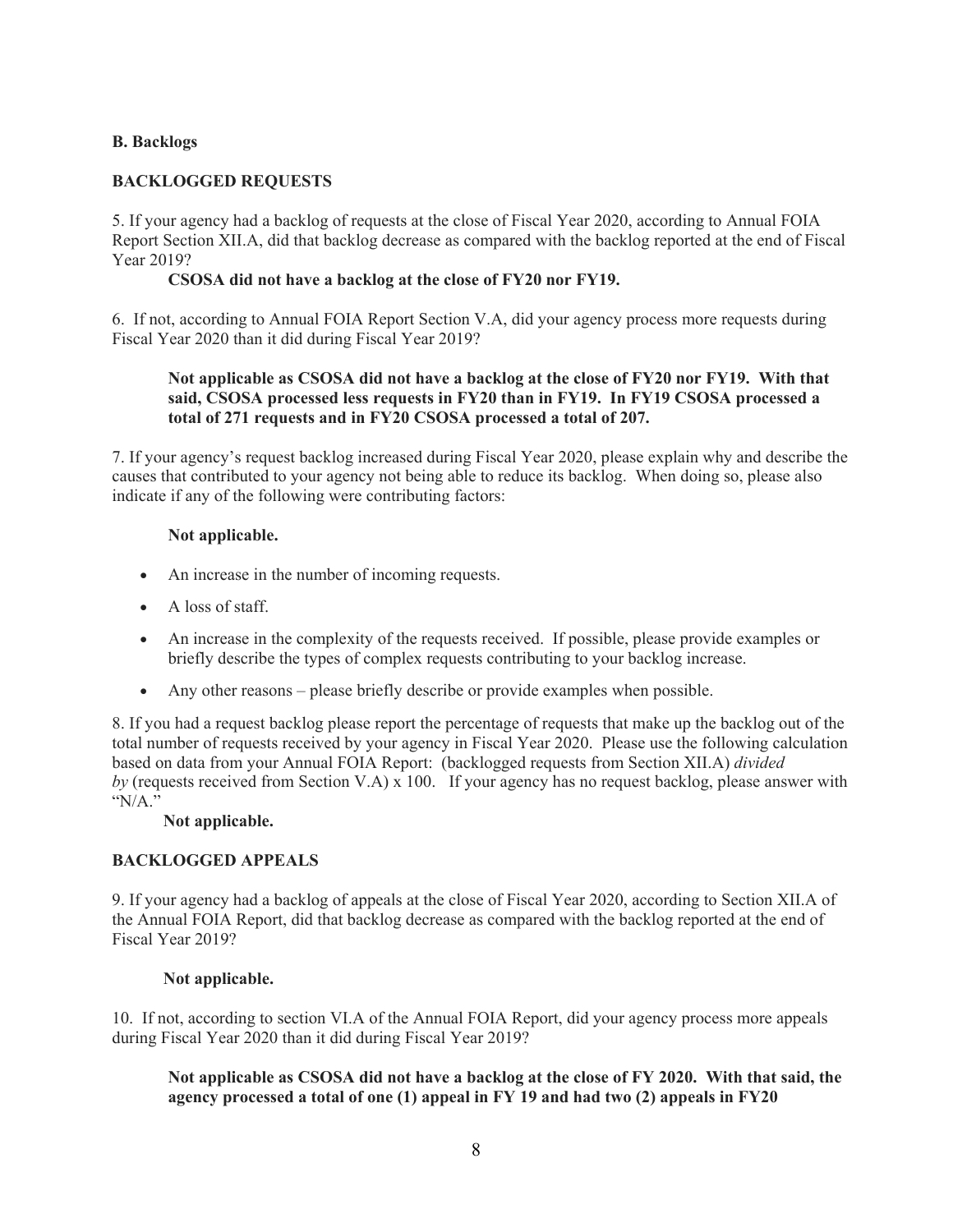11. If your agency's appeal backlog increased during Fiscal Year 2020, please explain why and describe the causes that contributed to your agency not being able to reduce its backlog. When doing so, please also indicate if any of the following were contributing factors:

## **Not applicable.**

- An increase in the number of incoming appeals.
- A loss of staff.
- An increase in the complexity of the requests received. If possible, please provide examples or briefly describe the types of complex requests contributing to your backlog increase.
- Any other reasons please briefly describe or provide examples when possible.

12. If you had an appeal backlog please report the percentage of appeals that make up the backlog out of the total number of appeals received by your agency in Fiscal Year 2020. Please use the following calculation based on data from your Annual FOIA Report: (backlogged appeals from Section XII.A) *divided by* (appeals received from Section VI.A) x 100. If your agency did not receive any appeals in Fiscal Year 2020 and/or has no appeal backlog, please answer with "N/A."

## **Not applicable.**

#### **C. Backlog Reduction Plans**

13. In the 2020 guidelines for Chief FOIA Officer Reports, any agency with a backlog of over 1000 requests in Fiscal Year 2019 was asked to provide a plan for achieving backlog reduction in the year ahead. Did your agency implement a backlog reduction plan last year? If so, describe your agency's efforts in implementing this plan and note if your agency was able to achieve backlog reduction in Fiscal Year 2020?

#### **Not applicable.**

14. If your agency had a backlog of more than 1,000 requests in Fiscal Year 2020, please explain your agency's plan to reduce this backlog during Fiscal Year 2021.

#### **Not applicable.**

#### **D. Status of Oldest Requests, Appeals, and Consultations OLDEST REQUESTS**

15. In Fiscal Year 2020, did your agency close the ten oldest pending perfected requests that were reported in Section VII.E. of your Fiscal Year 2019 Annual FOIA Report?

#### **Not applicable.**

16. If no, please provide the number of these requests your agency was able to close by the end of the fiscal year, as listed in Section VII.E of your Fiscal Year 2019 Annual FOIA Report. If you had fewer than ten total oldest requests to close, please indicate that.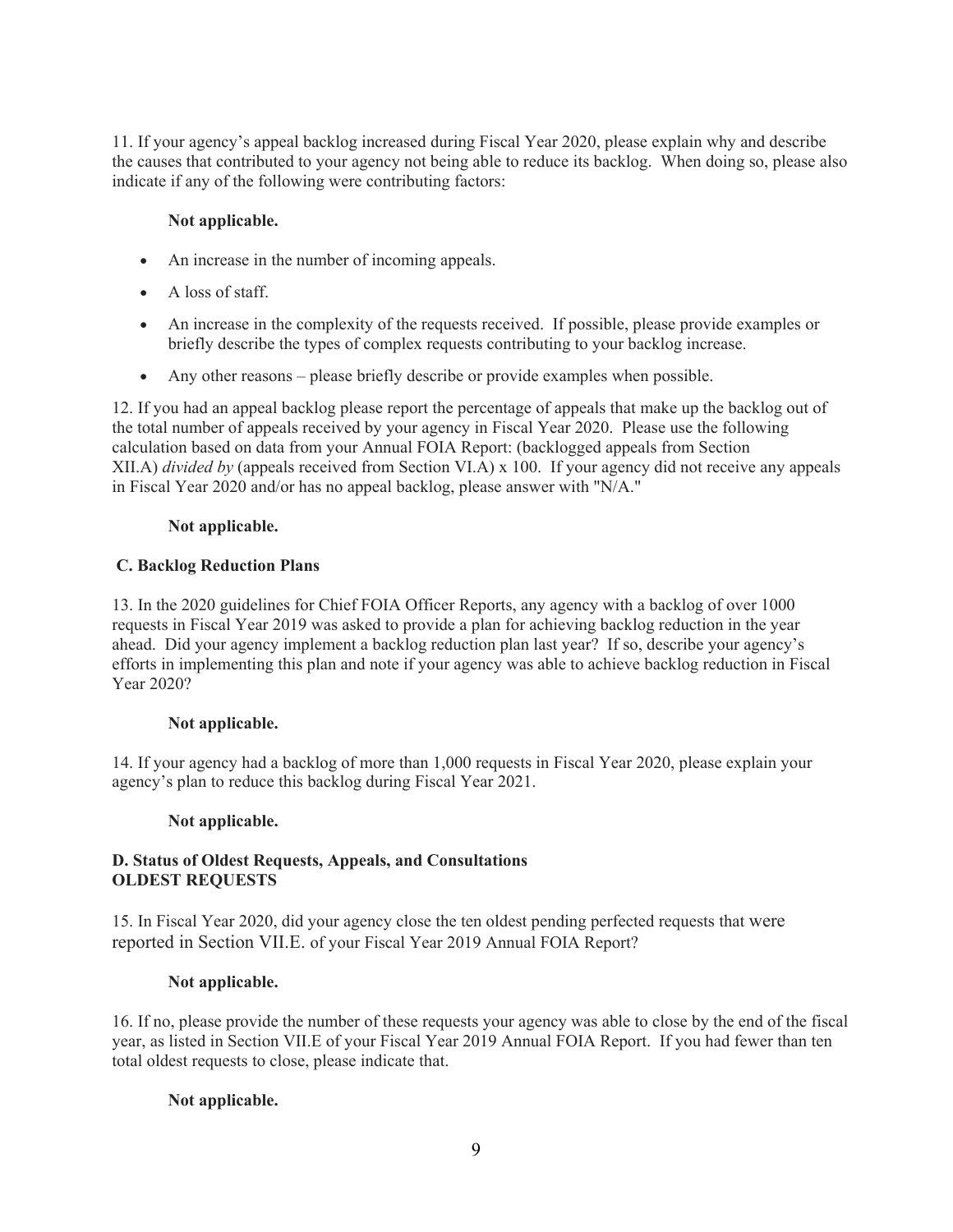17. Beyond work on the ten oldest requests, please describe any steps your agency took to reduce the overall age of your pending requests.

#### **Not applicable.**

#### **TEN OLDEST APPEALS**

18. In Fiscal Year 2020, did your agency close the ten oldest appeals that were reported pending in Section VII.C.5. of your Fiscal Year 2019 Annual FOIA Report?

#### **Yes.**

19. If no, please provide the number of these appeals your agency was able to close by the end of the fiscal year, as listed in Section VII.C.(5) of your Fiscal Year 2019 Annual FOIA Report. If you had fewer than ten total oldest appeals to close, please indicate that.

#### **Not applicable.**

20. Beyond work on the ten oldest appeals, please describe any steps your agency took to reduce the overall age of your pending appeals.

## **CSOSA Appeals team worked expeditiously reviewing all responsive records to ensure the appeal was responded to in a timely manner.**

## **TEN OLDEST CONSULTATIONS**

21. In Fiscal Year 2020, did your agency close the ten oldest consultations that were reported pending in Section XII.C. of your Fiscal Year 2019 Annual FOIA Report?

#### **Not applicable.**

22. If no, please provide the number of these consultations your agency was able to close by the end of the fiscal year, as listed in Section XII.C. of your Fiscal Year 2019 Annual FOIA Report. If you had fewer than ten total oldest consultations to close, please indicate that.

#### **Not applicable.**

#### **E. Additional Information on Ten Oldest Requests, Appeals, and Consultations & Plans**

23. Briefly explain any obstacles your agency faced in closing its ten oldest requests, appeals, and consultations from Fiscal Year 2019.

#### **Not applicable.**

24. If your agency was unable to close any of its ten oldest requests because you were waiting to hear back from other agencies on consultations you sent, please provide the date the request was initially received by your agency, the date when your agency sent the consultation, and the date when you last contacted the agency where the consultation was pending.